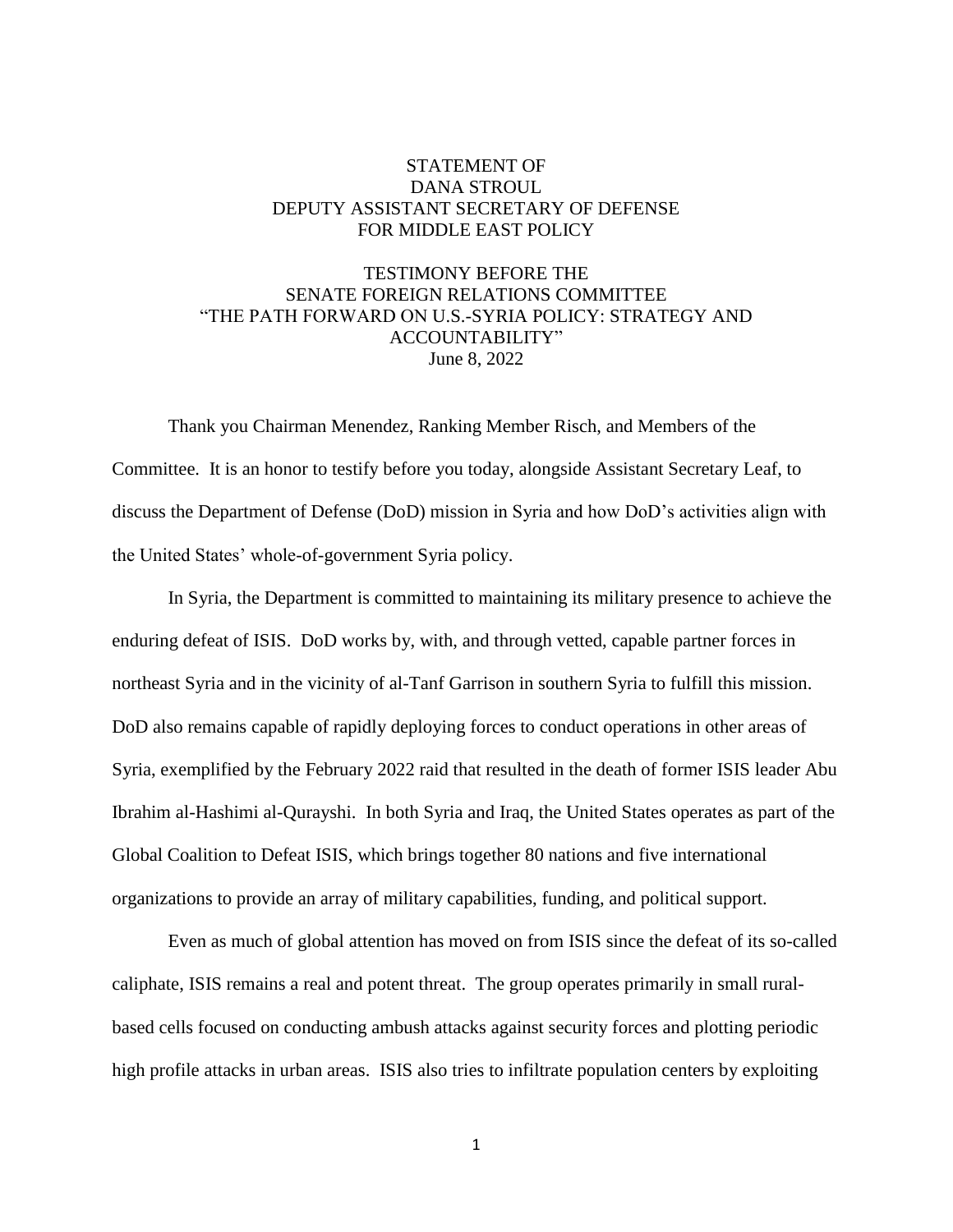sectarian and other demographic tensions, including by targeting community and tribal leaders for assassination. ISIS maintains the intent to direct, support, and inspire attacks across the globe and continues efforts to rebuild its organization and re-establish a viable insurgency to regain territorial and social control.

In northeast Syria, the Coalition partners with the Syrian Democratic Forces (SDF), who have proven a capable and dependable partner to maintain pressure on ISIS. The SDF continues to demonstrate increased capabilities to plan and conduct unilateral Defeat (D)-ISIS operations, including disrupting smuggling networks and conducting capture/kill raids on improvised explosive device (IED) facilitation and assassination cells, clearance operations, wide-area security operations, and route clearance activities. Coalition presence and support remains critical to enabling SDF operations. In particular, the SDF relies on Coalition air support, including intelligence, surveillance, and reconnaissance (ISR), and benefits from Coalition advice and support to maintain pressure on ISIS.

DoD is authorized to provide assistance to vetted partners in Syria under Section 1209 of the National Defense Authorization Act for Fiscal Year 2015, as amended, and through the Counter-ISIS Train and Equip Fund (CTEF) appropriation. CTEF remains an essential tool for enabling the SDF and other vetted partners to achieve the enduring defeat of ISIS. Current CTEF support to vetted Syrian partner forces include basic life support services, stipends, detention facility construction support, guard and security force training, and sustainment.

Despite the Coalition's progress in maintaining pressure on ISIS, military tools alone cannot achieve the group's enduring defeat. DoD's counterterrorism activities are a critical pillar nested within a State Department-led whole-of-government and Coalition strategy to ensure the enduring defeat of ISIS. The international community must do more to stabilize areas liberated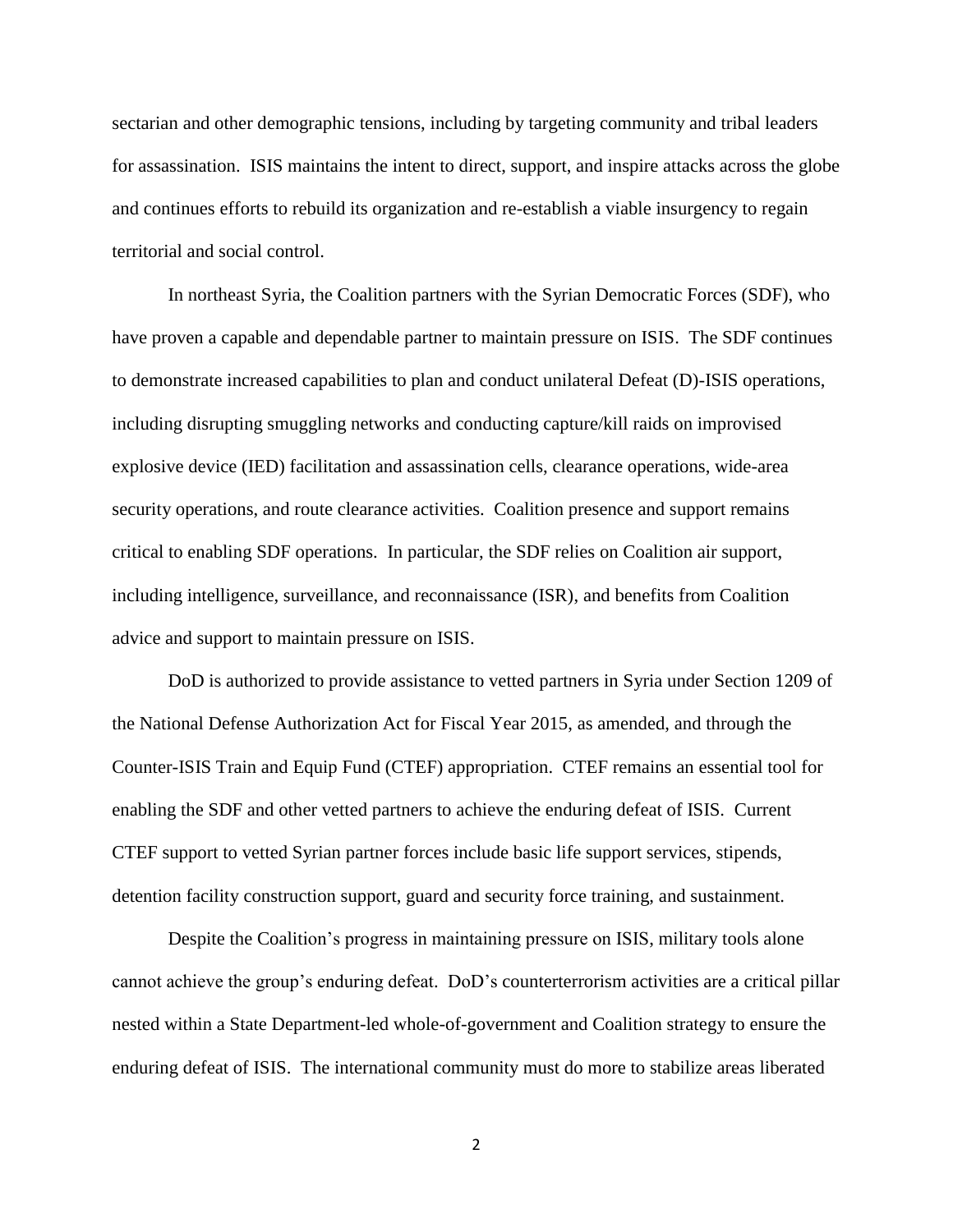from ISIS, by addressing the economic and social conditions that facilitated ISIS's rise. Moreover, long-term solutions are urgently needed for the over 10,000 ISIS fighters in SDF custody and the approximately 60,000 displaced persons in al-Hol and al-Roj camps. Through its military presence, DoD supports civilian-led humanitarian and stabilization efforts to address these underlying causes of instability.

The Department is placing urgent emphasis on enabling the SDF to provide for the humane and secure detention of fighters in SDF custody. Seeking to reconstitute its ranks, ISIS executed a complex attack in Hasakah in January 2022 on the largest SDF-managed facility for detained ISIS fighters in northeast Syria. The SDF was able to foil ISIS's efforts due to its swift response to the attack, which resulted in numerous SDF casualties. Congressional support on this issue is critical – particularly the FY 2022 National Defense Authorization Act waiver for select funding caps that otherwise limit the amount DoD can spend on D-ISIS related construction projects in Iraq and Syria. The goal is to ensure that the SDF can securely and humanely maintain custody of ISIS detainees, instead of relying on re-purposed school houses and other buildings in which a majority of detainees are currently held. DoD is also working with the SDF to grow and professionalize the guard force responsible for securing these facilities. These new facilities will also help enable critical U.S. stabilization priorities, to ensure detainee access to medical care, and provide youth detainees with distinct programming and facilities to address their safety and rehabilitation.

Regarding al-Hol, the Department continues to work with the SDF to disrupt ISIS activity and networks that threaten the camp's residents as well as the broader population of northeast Syria. This support includes efforts to reinforce the camp's physical security architecture, increase the number of security forces operating in the camp, and ensure those forces are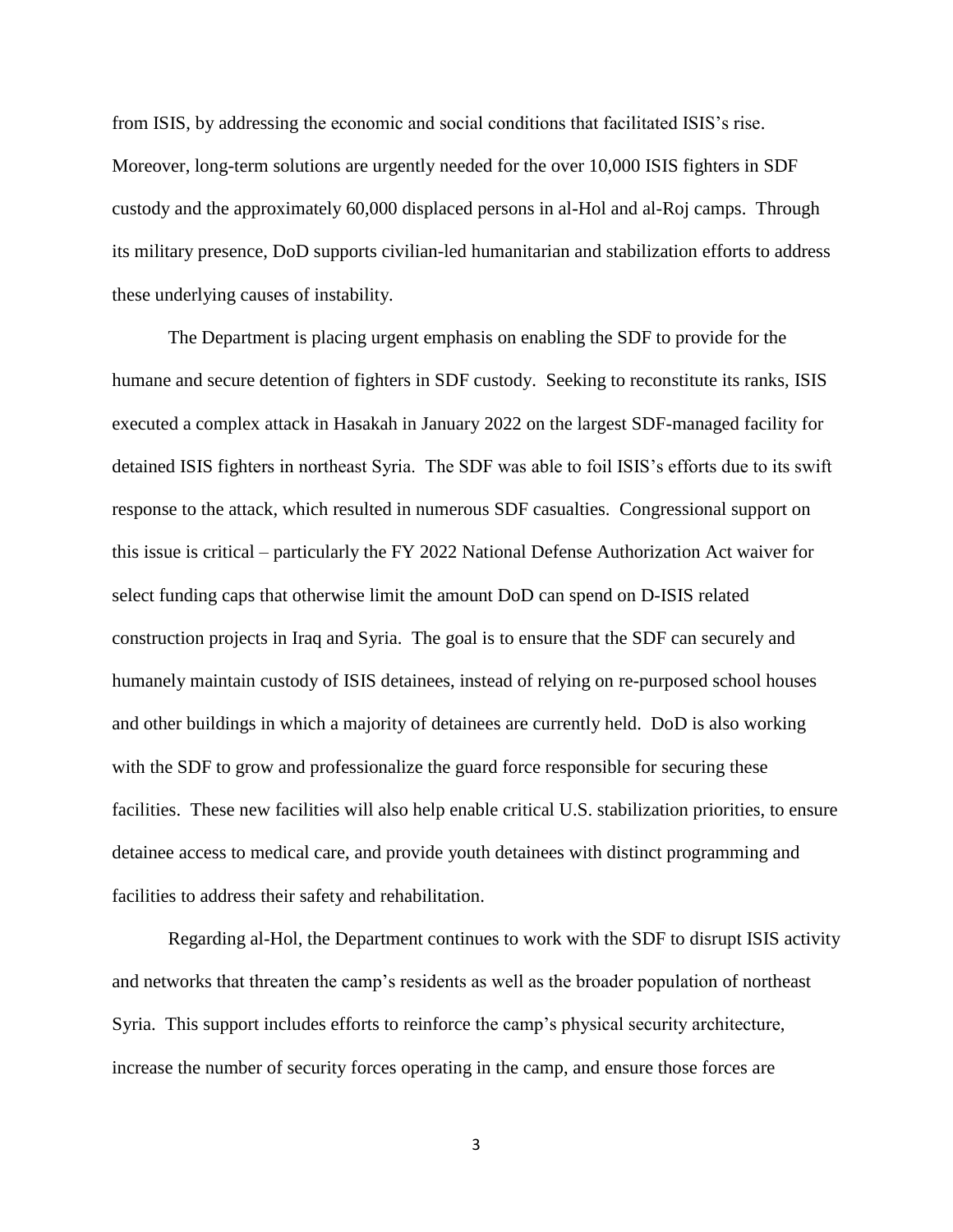appropriately trained to provide security. These improvements will also enable greater access and services for camp residents, ameliorating the acute humanitarian crisis. As part of this effort, DoD is working closely with interagency partners, including the State Department, to facilitate coordination with camp administration and nongovernmental organizations.

The most durable solution to the challenges at these detention centers and displaced persons camps is for countries of origin to repatriate, rehabilitate, reintegrate, and where appropriate, prosecute their nationals residing in northeast Syria. To this end, DoD supports State Department efforts by providing logistical support to countries seeking to bring their nationals home. Furthermore, recognizing that Iraqis comprise a majority of the population at al-Hol, DoD continues to support State Department efforts to work with the Government of Iraq to accelerate the pace of its repatriation efforts.

Syria is one of the most crowded and contested military operating environments in the world. Numerous potential spoilers could slow or jeopardize progress on the D-ISIS campaign in Syria, including attacks from Iran-aligned militia groups, escalation with Russian forces, and the potential for a new Turkish offensive in northern Syria.

First, Iran enables its aligned militias in Iraq and Syria to conduct indirect fire and unmanned aerial system (UAS) attacks against U.S. and Coalition forces. Attacks against DoD personnel are unacceptable and the Department will not hesitate to take necessary and proportionate action in self-defense to protect our service members. Iranian forces and their partners and proxies play a destabilizing role in Syria and also threaten the security of our allies and partners, including Israel. The United States recognizes Israel's inherent right to take actions necessary for self-defense. Until the presence of the Iranian military and its weapons is reduced, regional instability will persist.